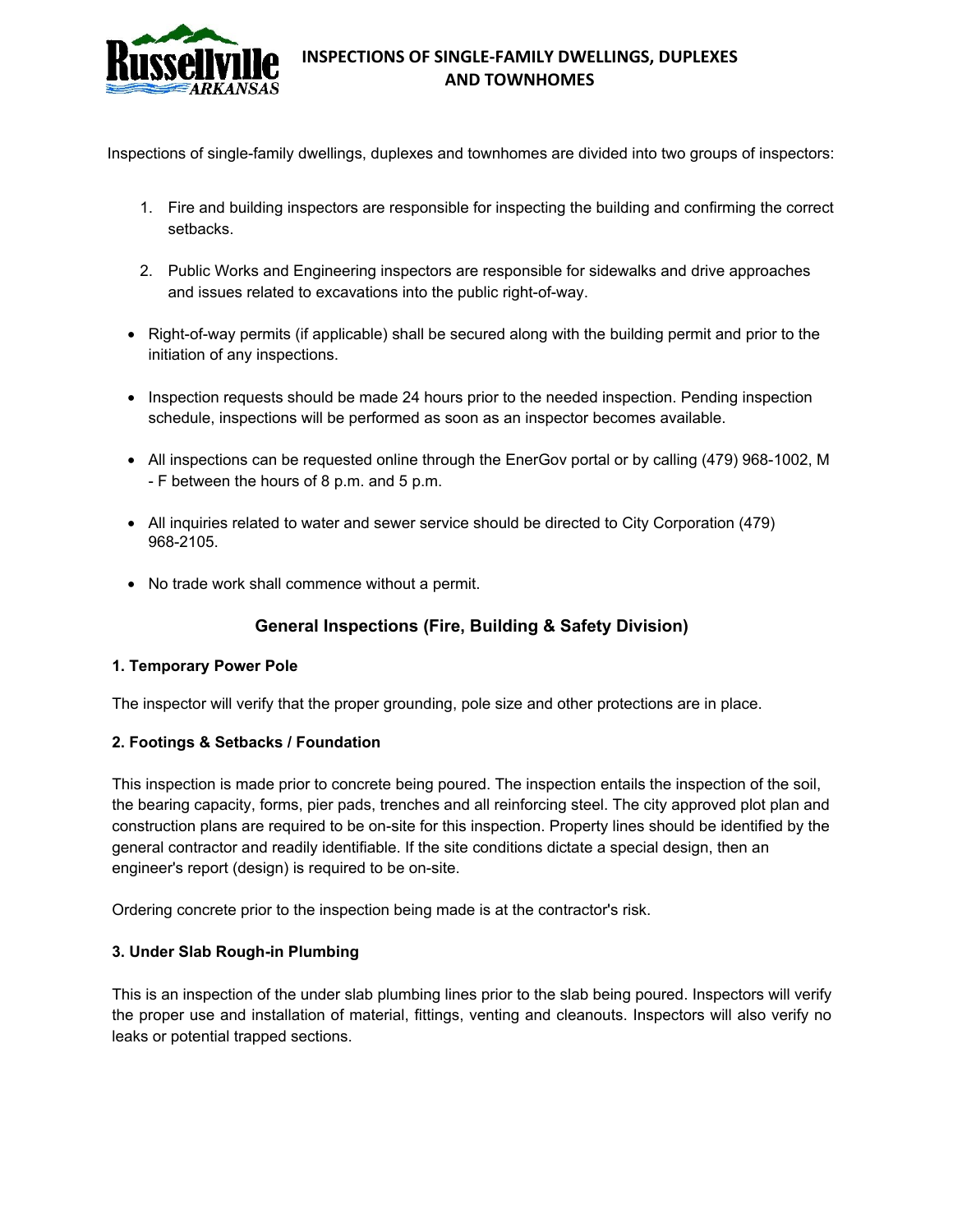### **4. Slab / Termite Control and Vapor Barrier**

The inspector will verify proper foundation construction, anchors and spacing. The inspector will also verify termite control and that the 6 mil vapor barrier is installed correctly.

Ordering concrete prior to the inspection being made is at the contractor's risk.

## **5. MEP (Mechanical, Electrical, Plumbing) Rough-in**

This is a general inspection of the structure, the electrical service and wiring, the plumbing system and the mechanical work. This inspection is to be made prior to the installation of insulation and drywall. The inspector will verify the use of proper materials and fittings. The inspector will also verify the proper protection of piping, wire sizing, circuitry, ducting, box installation and access. Approved plans are required to be on the job site.

### **6. Framing/Glazing**

The inspector will verify proper spacing and spans. The inspector will also look to see that notching or boring does not exceed the maximum allowed. The inspector will verify the installation in hazardous locations of safety glass, indicating the manufacturer's designation meeting safety standards.

### **7. Insulation**

The inspector will verify the proper R-value in the crawl space, walls and ceiling and that the insulation is installed in accordance with the Arkansas Energy Code.

### **8. Fire Separation**

This inspection is required for duplexes and/or town homes. Inspectors look at the installation of materials for fire-rated assemblies including rated walls, ceilings, columns, floors etc. If the assembly utilizes drywall materials, the inspection must be made before mudding and taping. If multiple layers are involved, each layer must be inspected prior to proceeding to additional layers or application of finish materials being applied. Approved plans are required on-site.

### **9. Utility Release**

The inspector looks at the interior gas line piping. The inspector will verify that proper materials have been used with proper fittings and that proper size lines have been installed and are maintaining pressure. Once the safety requirements are met, clearance is forwarded to the utility company.

### **10. Electrical Panel Release**

Once the roof covering is installed and other safety requirements are met, clearance is forwarded to the utility company.

# **11. Life Safety**

The inspector will verify smoke alarm locations, interconnection and hardwiring with battery backup.